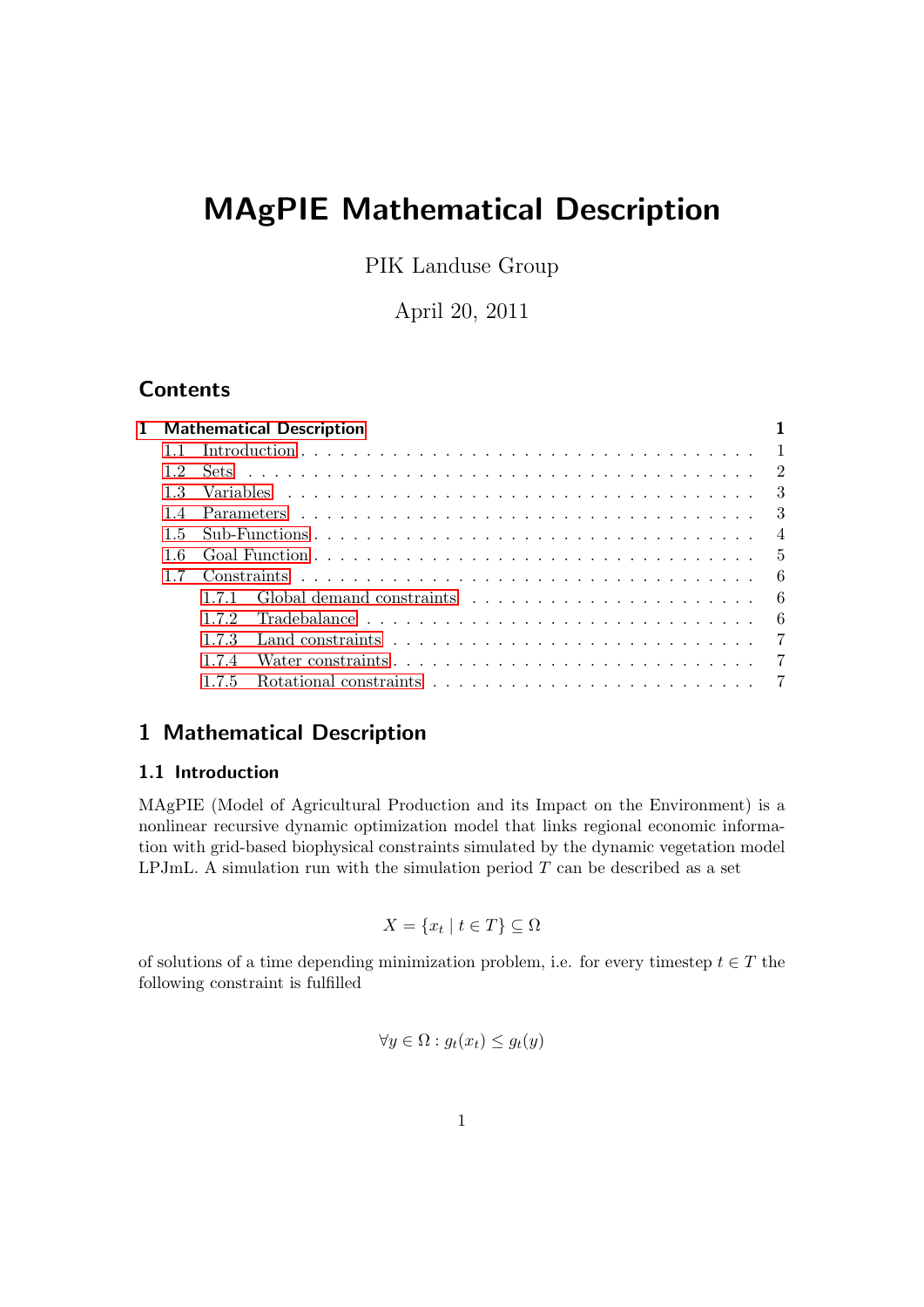where the goal function for  $t \in T$ 

$$
g_t(x_t) = g(t, x_t, x_{(t-1)}, ..., x_1, P_t)
$$

depends on the solutions of the previous time steps  $x_{(t-1)}, ..., x_1$  and a set of time depending parameters  $P_t$ . We may interprete a MAgPIE simulation run  $X = \{x_t | t \in T\} \subseteq \Omega$ as an element of the vector space  $\Omega_T = \Omega \times T$ .

#### <span id="page-1-0"></span>1.2 Sets

The dimension of the domain  $\Omega$ , on which for each timestep the minimization problem is defined, and of latex( $\Omega_T$  depends on the following sets:

- $T = \{$ time steps t $\}$ : Simulation time steps, where t denotes the current time step,  $t-1$  the previous time step and so on. The first simulated time step is  $t = 1$ .
- $I = \{\text{world regions } i\}$ : Economic world regions in MAgPIE.
- $J = {spatial clusters j}$ : Highest spatial disaggregation level in MAgPIE.
- $K = \{\text{simulated products } k\}$ : Union of vegetal products V and livestock products  $L(K = V \cup L).$
- $L = \{\text{simulated livestock products } l\}:$  Products simulated within the livestock sector of MAgPIE.
- $V = \{ \text{vegetal products } v \}$ : Products simulated within the crop sector of MAgPIE.
- $W = \{\text{water supply types } w\}$ : Currently two types are implemented: rainfed 'rf' and irrigated 'ir'
- $C = \{$ crop rotation groups c $\}$ : Groups of crops, which have similar requirements concerning crop rotation criteria.

To highlight the substance of our model equations with regard to the agricultural and economic contents, we split our variable  $x_t$  into

$$
x_t = \left(x_t^{area} \in \Omega^{area}, x_t^{prod} \in \Omega^{prod}, x_t^{tc} \in \Omega^{tc}\right) \in \Omega
$$

where the respective domains can be identified as the following vector spaces

$$
\begin{aligned} \Omega^{area} &= \mathbb{R}^{|J|} \times \mathbb{R}^{|V|} \times \mathbb{R}^{|W|} \\ \Omega^{prod} &= \mathbb{R}^{|J|} \times \mathbb{R}^{|L|} \\ \Omega^{tc} &= \mathbb{R}^{|I|} \end{aligned}
$$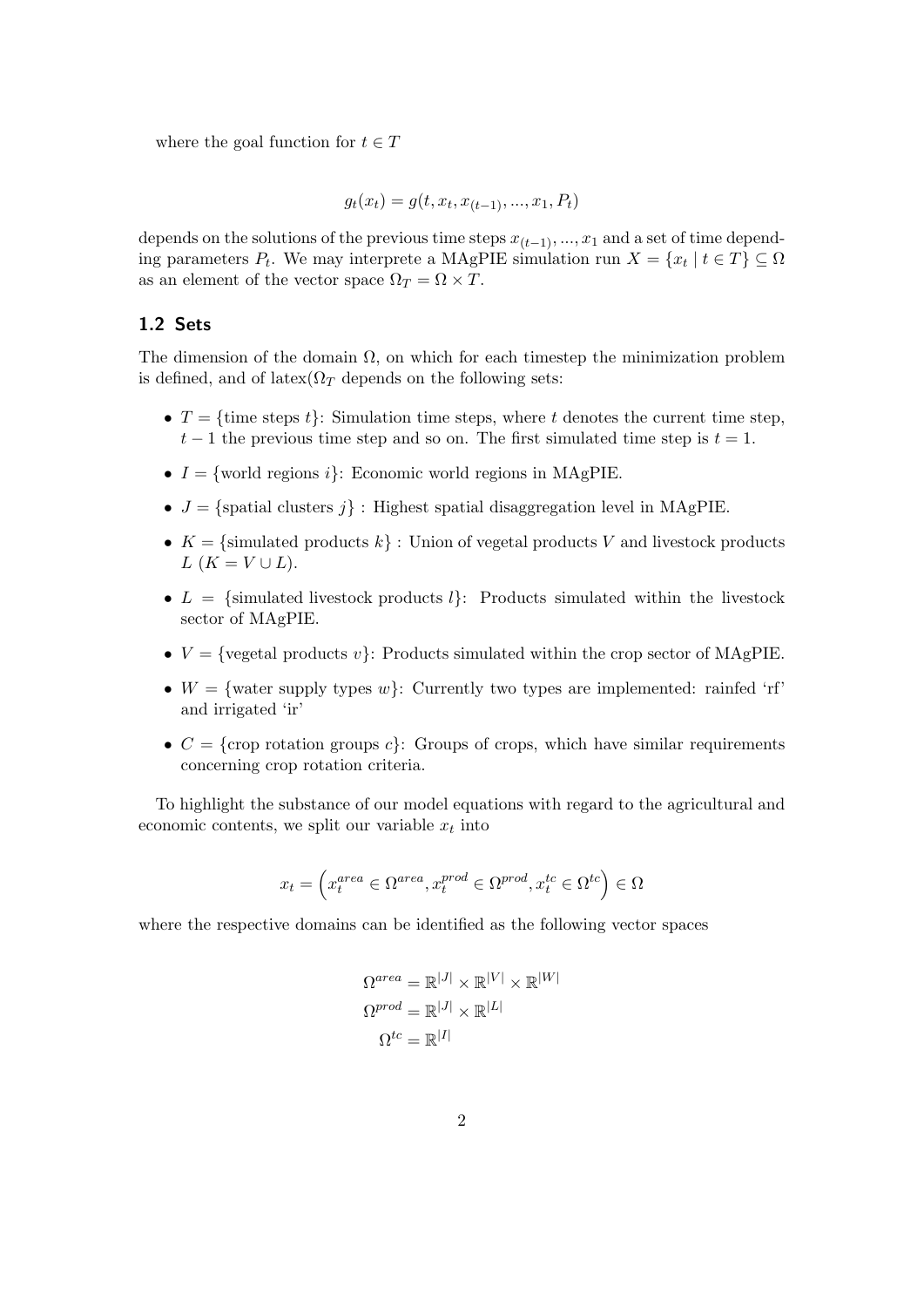As a result, we may specify the dimension of the solution space for each timestep as  $dim\Omega = |J| \cdot |V| \cdot |W| + |J| \cdot |L| + |I|$  and the dimension of  $\Omega_T = \Omega \times T$  as  $dim\Omega_T =$  $|T| \cdot dim\Omega = |T| \cdot (|J| \cdot |V| \cdot |W| + |J| \cdot |L| + |I|).$ 

In the following, variables and parameters are provided with subscripts to indicate the dimension of the respective subdomains. Subscripts written in quotes are single elements of a set. The order of subscripts in the variable, parameter and function definitions does not change. The names of variables and parameters are written as superscript.

#### <span id="page-2-0"></span>1.3 Variables

Since MAgPIE is a recursive dynamic optimization model, all variables refer to a certain time step  $t \in T$ . In each optimization step, only the variables belonging to the current time step are free variables. For all previous time steps, values were fixed in earlier optimization steps. As we have seen above, we currently distinguish three variables  $x_t^{area} \in \Omega^{area}$ ,  $x_t^{prod} \in \Omega^{prod}$  and  $x_t^{tc} \in \Omega^{tc}$  that can be described as follows:

- $x_{t,j,v,w}^{area}$ : The total area of each vegetal production activity v for each water supply type  $w$ , each cluster  $j$  and each time step  $t$  [ha]
- $x_{t,j,l}^{prod}$ : The total production of each livestock product l, for each cluster j at each time step  $t$  [ton dry matter]
- $x_{t,i}^{tc}$ : The amount of yield growth triggered by investments in R&D [-]

#### <span id="page-2-1"></span>1.4 Parameters

Besides variables, the model is fed with a set of parameters  $P_t$ . These parameters are computed exogenously and are in contrast to variables of previous time steps fully independent of any simulation output. Although most parameters are time independent, there exist also some parameters which are time dependent.

- $p_{t,j,v,w}^{yield}$ : Yield potentials for each time step, each cluster, each crop and each water supply type taking only biophysical variations into account and excluding changes due to technological change [ton/ha]
- $p_{t,i,k}^{dem}$ : Regional food and material demand in each time step for each product [10<sup>6</sup>] ton]
- $p_{i,l,k}^{f{base}}$ : Feed basket parameter describing the share of each product k in the feed basket related to livestock product  $l$  and corresponding transformation from GJ feed in ton dry matter [ton/GJ]
- $p_{i,l}^{feed}$ : Feed requirements for each livestock product l in each region i [GJ/ton]
- $p_{i,k,l}^{byprod}$ : Feed energy delivered by the byproducts of k that are avaiable as feedstock for the livestock product  $l$  [GJ/ton]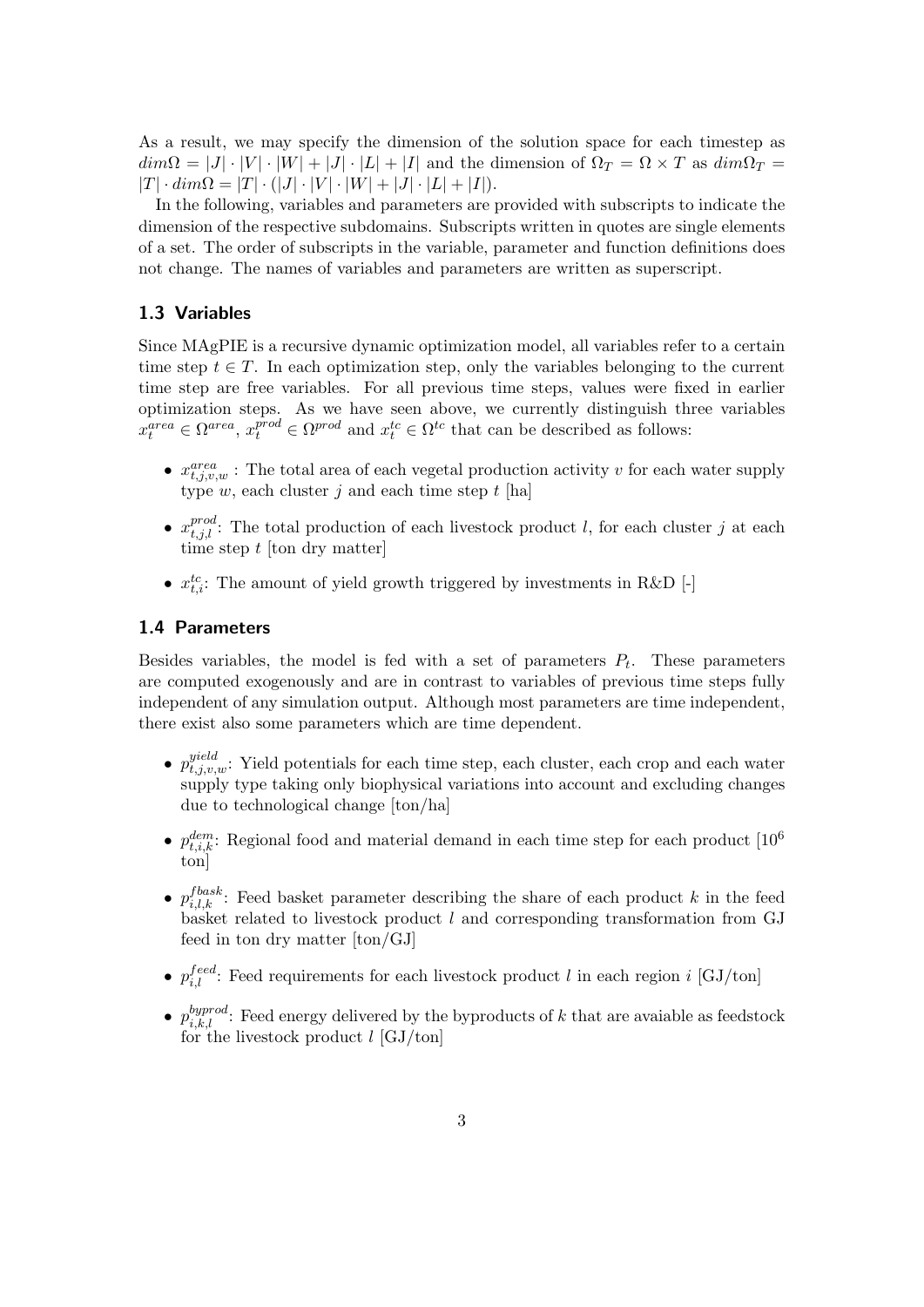- $p_{i,v}^{frv}$ : Area related factor requirements for each crop and each region based on the technological development level in the initial time step [US\$/ha]
- $p_{i,l}^{frl}$ : Production related factor requirements for livestock products for each livestock type and each region [US\$/ton]
- $p_i^{lcc}$ : Area related land conversion costs for each region [US\$/ha]
- $p^{tcc}$ : Technological change cost factor accounting for interest rate, expected lifetime and general costs [US\$/ha]
- $p_{i,v}^{\tau,1}$ :  $\tau$ -Factor representing the agricultural land use intensity in the first simulation time step for each crop in each region [-]
- $p^{exp}$ : Correlation Exponent between  $\tau$ -Factor and technological change costs [-]
- $p_{i,v}^{seed}$ : Share of production that is used as seed for the next period calculated for each crop in each region [-]
- $p_{t,i,k}^{xs}$ : Regional excess supply for each product and each time step describing the amount produced for export  $[10^6 \text{ ton}]$
- $p_{i,k}^{sf}$ : Regional self sufficiencies for each product [-]
- $p^{tb}$ : Trade balance reduction factor with  $0 \leq p^{tb} \leq 1$  which is used to relax the trade balance constraints depending on the particular trade scenario.
- $p_j^{land}$ : Total amount of land available for crop production in each cluster [10<sup>6</sup> ha]
- $p_j^{ir. land}$ : Total amount of land equipped for irrigation in each cluster [10<sup>6</sup> ha]
- $p_{j,k}^{watereq}$ : Cluster-specific water requirements for each product  $[m^3/ton/a]$
- $p_j^{water}$ : Amount of water available for irrigation in each cluster  $[m^3/ton/a]$
- $p_c^{rmax}$ : Maximum share of crop groups in relation to total agricultural area [-]
- $p_c^{rmin}$ : Minimum share of crop groups in relation to total agricultural area [-]

[all ton units are in dry matter]

#### <span id="page-3-0"></span>1.5 Sub-Functions

To simplify the general model structure, some model components which appear more than once in the model description and depend on the variables of the current time step t are arranged as functions: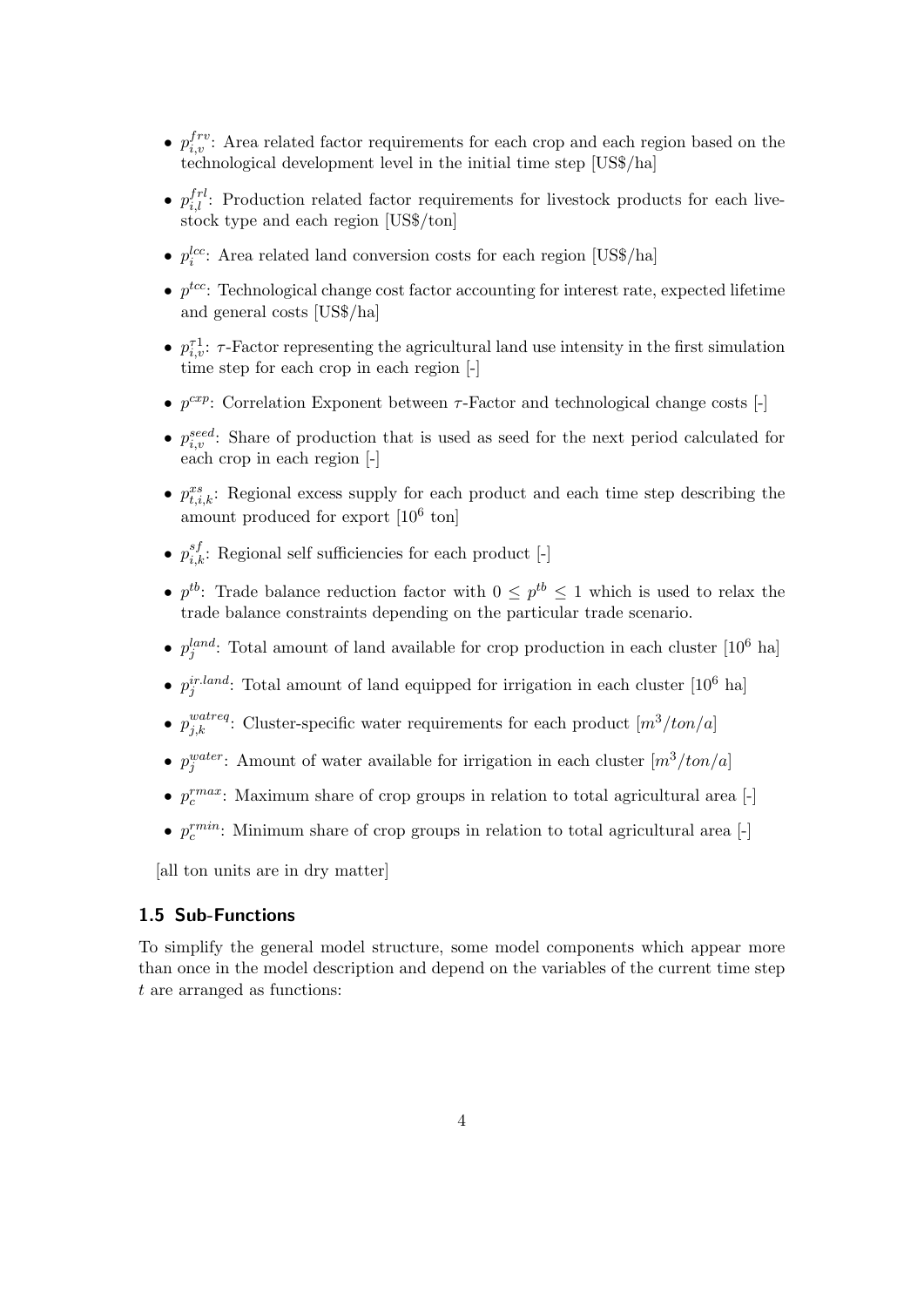$$
f_{t,i}^{growth}(x_t) = \prod_{\tau=1}^{t} (1 + x_{\tau,i}^{tc})
$$
  
\n
$$
f_{t,i,k}^{prod}(x_t) = \sum_{j_i} \begin{cases} x_{t,j,k}^{prod} & : k \in L \\ \sum_{w} x_{t,j,k,w}^{area} p_{t,j,k,w}^{yield} f_{t,i}^{growth}(x_t) & : k \in V \end{cases}
$$
  
\n
$$
f_{t,i,k}^{dem}(x_t) = p_{t,i,k}^{dem} + \sum_{l} p_{i,l,k}^{f{base}} \left( p_{i,l}^{feed} f_{t,i,l}^{prod}(x_t) - \sum_{\kappa} p_{i,\kappa,l}^{byrrod} f_{t,i,\kappa}^{prod}(x_t) \right)
$$

- $f_{t,i}^{growth}$ : Growth function describing the aggregated yield amplification due to technological change compared to the level in the starting year for each year  $t$  and region i.
- $f_{t,i,k}^{prod}$ : Function representing the total regional production of a product k in region  $\overline{i}$  at timestep t. In the case of vegetal products, it is derived by multiplying the current yield level with the total area used to produce this product. In the case of livestock products, it is represented by the related production variable.
- $f_{t,i,k}^{dem}$ : Function defining the demand for product k in region i at timestep t. It consists of an exogenous demand for food and materials  $p_{t,i,k}^{dem}$  and an endogenous demand for feed, which is calculated as the feed demand generated by the livestock production minus the feed supply gained through byproducts.

#### <span id="page-4-0"></span>1.6 Goal Function

$$
g_t(x_t) = g(t, x_t, x_{(t-1)}, ..., x_1, P_t)
$$

The goal function describes the value that is minimized in our recursive dynamic optimization model structure in each timestep. It is time dependent, i.e. it differs for each time step, depending on the solutions of the previous time steps. We define the goal function as follows:

$$
g_t(x_t) = \sum_{i,v} \left( p_{i,v}^{frv} f_{t,i}^{growth}(x_t) \sum_{j_i,w} x_{t,j,v,w}^{area} \right) + \sum_{i,l} \left( p_{i,l}^{frl} f_{t,i,l}^{prod}(x_t) \right) + \sum_i \left( p_i^{lcc} \sum_{j_i,v,w} \left( x_{t,j,v,w}^{area} - x_{t-1,j,v,w}^{area} \right) \right) + p^{tcc} \sum_i \left( x_{t,i}^{tc} \left( \frac{1}{|V|} \sum_v p_{i,v}^{τ} f_{t,i}^{growth}(x_t) \right)^{p^{cxp}} \sum_{j_i,v,w} x_{t-1,j,v,w}^{area} \right).
$$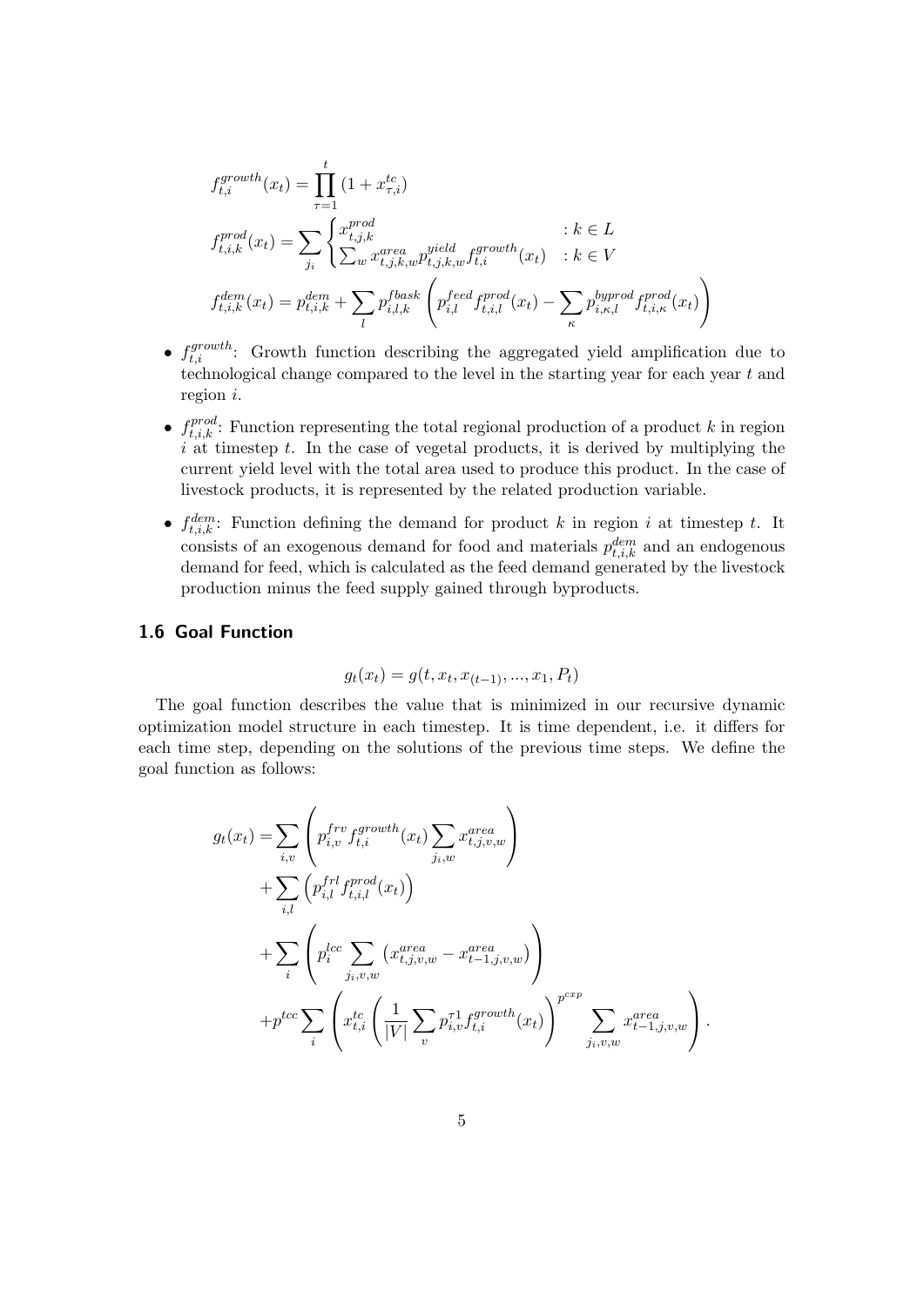The function describes the total costs of agricultural production. The total costs can be split in four terms: 1. area depending factor costs of vegetal production, which increase with the yield gain due to technological change; 2. factor costs of livestock production depending on the production output; 3. land conversion costs which arise, when non-agricultural land is cleared and prepared for agricultural production; 4. investment costs in technological change to increase yields by improvements in management strategies and other inventions. The technological change costs are proportional to total cropland area of a region and increase disproportionately with yield growth bought in the current timestep and the agricultural land-use intensity.

#### <span id="page-5-0"></span>1.7 Constraints

Constraints describe the boundary conditions, under which the goal function is minimized.

#### <span id="page-5-1"></span>1.7.1 Global demand constraints

(for each activity k)

$$
\sum_{i} \frac{f_{t,i,k}^{prod}(x_t)}{1 + p_{i,k}^{seed}} \ge \sum_{i} f_{t,i,k}^{dem}(x_t)
$$

These constraints describe global demand for agricultural commodities: Total production of a commodity k adjusted by the seed share required for the next production iteration has to meet the demand for this product.

#### <span id="page-5-2"></span>1.7.2 Tradebalance

(for each region i and product k)

$$
\frac{f_{t,i,k}^{prod}(x_t)}{1+p_{i,k}^{seed}} \ge p^{tb} \begin{cases} f_{t,i,k}^{dem}(x_t) + p_{t,i,k}^{xs} & : p_{i,k}^{sf} \ge 1 \\ f_{t,i,k}^{dem}(x_t) p_{i,k}^{sf} & : p_{i,k}^{sf} < 1 \end{cases}
$$

The trade balance constraints are similar to the global demand constraints, except that they act on a regional level. In the case of an exporting region (self sufficiency for the product  $k$  is greater than 1), the production has to meet the domestic demand supplemented by the demand caused due to export. In the case of importing regions (self sufficiency less than 1), the domestic demand is multiplied with the self sufficiency to describe the amount which has to be produced by the region itself. In both cases the demand is multiplied with a so called "trade balance reduction factor". This factor is always less than or equal to 1 and is used to relax the trade balance constraints depending on the particular trade scenario for the future.